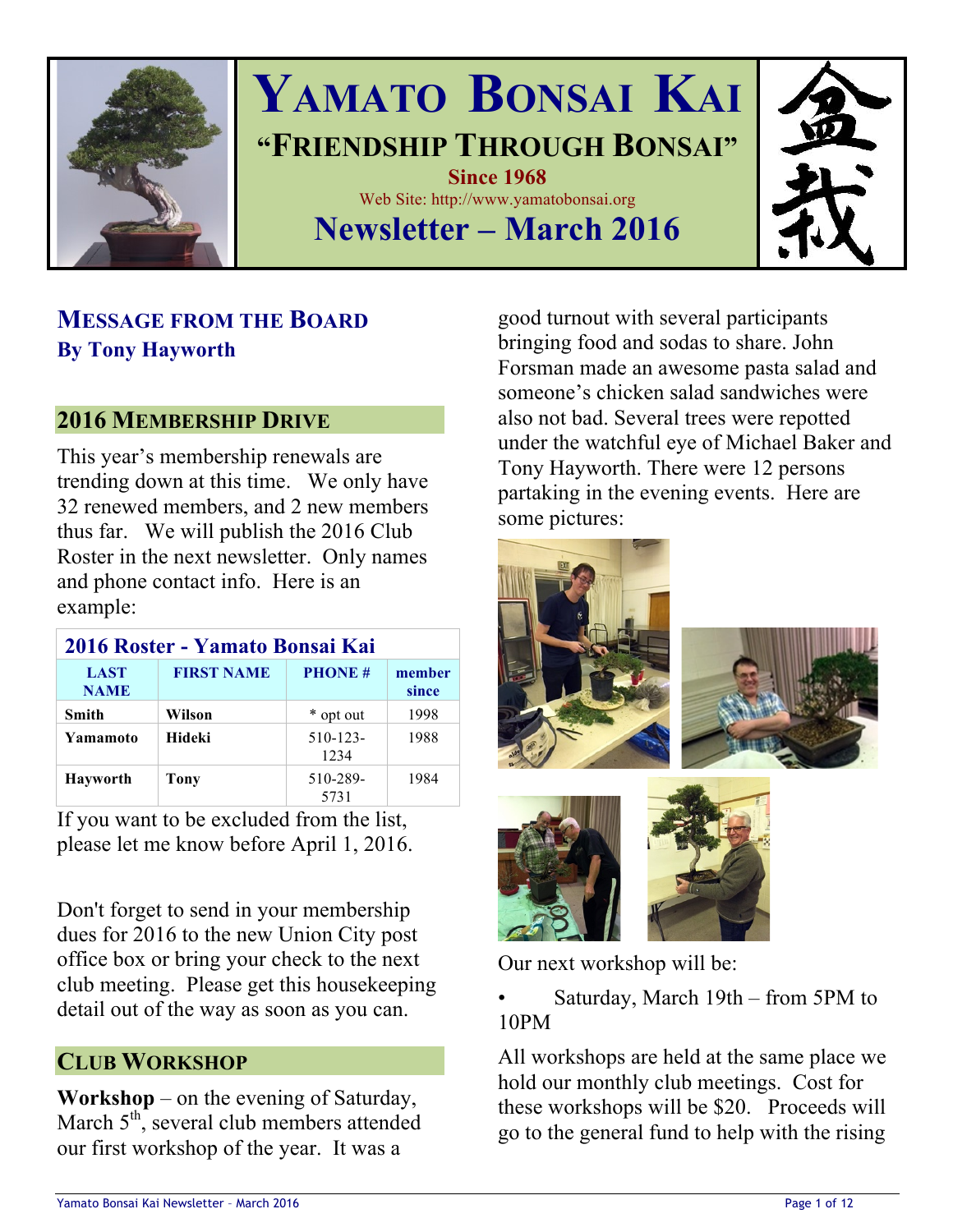costs of putting on the annual exhibition and storing its supplies and backdrops, etc.

The theme of the workshop will be focused on transplanting with some winter pruning. If you are done with transplanting and simply want to shape and wire, be my guest!!

Bring your materials for transplanting, a turntable, your tools, wire, etc., and items to clean up after yourself, etc.

### **2016 CLUB PROGRAMS**

Mark your Calendars now – our  $44<sup>rd</sup>$ Annual Fall Show will be held on the third weekend of October -15<sup>th</sup> & 16<sup>th</sup>.

**Reminder** – All Club members are needed for support for coming Club functions throughout the year.

### *EJCC Annual Bazaar*

- Saturday, June  $11^{th}$ , 2 PM 8 PM
- Sunday, June  $12^{th}$ ,  $11AM 7PM$

### *EJCC Landscape Cleanup Days*

- Saturday May  $21<sup>th</sup>$ , 8AM to Noon
- Saturday December 3<sup>rd</sup>, 8AM to Noon

## **AT THE NEXT CLUB MEETING…**

On Tuesday, **March 15th** there will be a special demo with Satsuki.

Upcoming meetings:

April 19th May  $17<sup>th</sup>$ June 21st

*Note: All Club Meetings start at 7:30 PM.*

### **YAMATO BONSAI CLUB MEETING LOCATION**



Yamato Bonsai Kai monthly meetings are held at the Eden Japanese Community Center, on the  $3<sup>rd</sup>$  Tuesday of each month, from  $7.30$ PM

**Location Address**: 710 Elgin Street San Lorenzo. CA.



### **SENSEI UCHIDA'S NOTES By Johnny Uchida**

Hello club members. From now till mid-April, is the best time to repot most of your trees. Check them out and get them in a good bonsai soil. An early change of soil is better that waiting too late. You should observe your trees draining ability and take action before the tree suffers. Ask questions at the next meeting if you are not sure.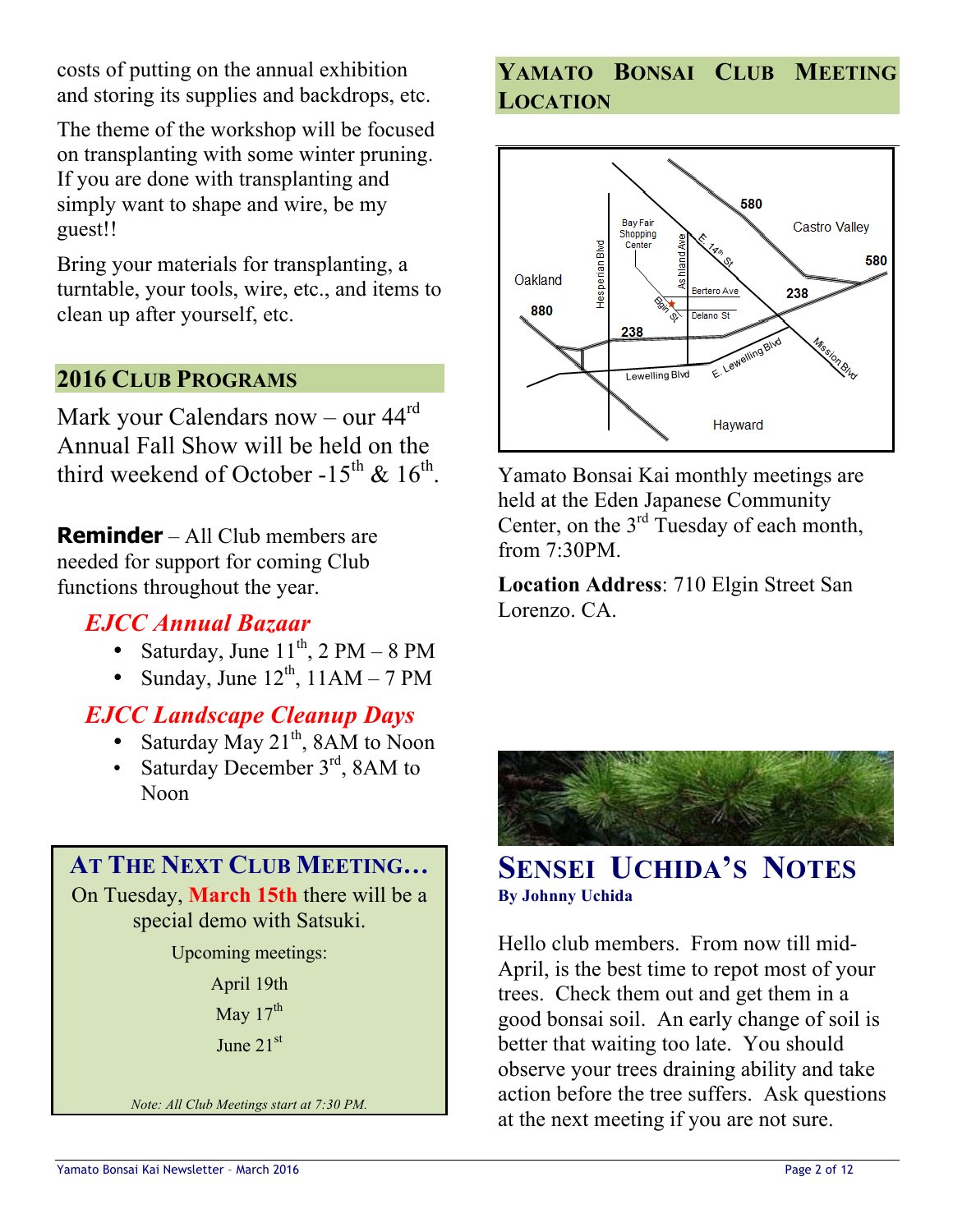Bring your trees to each meeting. The more trees we have, the better the discussion and the better the learning.

See you at the meeting, Thank You, Johnny Uchida



### **2016 GSBF CONVENTION**

The 2016 GSBF Convention called Bonsai Convergence: "Gather at the Rivers". will feature Ryan Neil and Bjorn Bjorholm on October 27-30 at the Double Tree by Hilton at 2001 Point West Way, Sacramento, CA. Call 916-924-4900 and ask for the GSBF Group Code



### **This month:** By Dennis Hacker

Bonsai Thoughts from your Editor:

Fertilizer: I think that this topic has as many ideas as there are bonsai enthusiasts. Truly, **I** don't think it matters whether you use a liquid or a powder, organic or inorganic fertilizer as long as you don't overdo it. If the label says to apply 1 tablespoon per gallon, that doesn't mean 5 tablespoons per gallon!!! Until you know how your trees handle that "Dr. Earth, or VF-11 or Osmocote or Miracle-grow", only use **HALF-STRENGTH.** There is no feeling like seeing your lovely tree be burnt up by over fertilizing. Just my thought.

Although I am not advocating it, I fertilize weekly during the season from April to October. I rotate through Dr. Earth and VF-ll. So far, things have gone well. Good luck with your trees.

Have an idea or a plant tidbit to share, conact the editor at:  $ammleyez@comcast.net$ .



### **BONSAI BASIC**

### By Tony Hayworth

How are you coming along with your early repotting? The weather has been mild this year, I am almost done will all my repotting.

Finally, with all the recent rain this year has been a good year. I give only one caution, keep checking the weather and if we get a forecasted cold snap and you have just transplanted something, give it extra caution.

Any late season frost on newly transplanted trees is not good. A two or three day cold period and any repeated direct frost is almost certain doom. Keep your newly transplanted work under eaves or some other outdoor cover until the danger of extreme cold or frost is gone. We are lucky in the SF Bay Area because we don't really have much risk of frost here, but I must let you know of the risk.

At the same time, please remember the wind is the enemy any time you transplant. The wind can dry out a tree that does not have much root structure left. So make sure you water the foliage also for a good three weeks or so after transplanting along with watering the soil area. Key points are: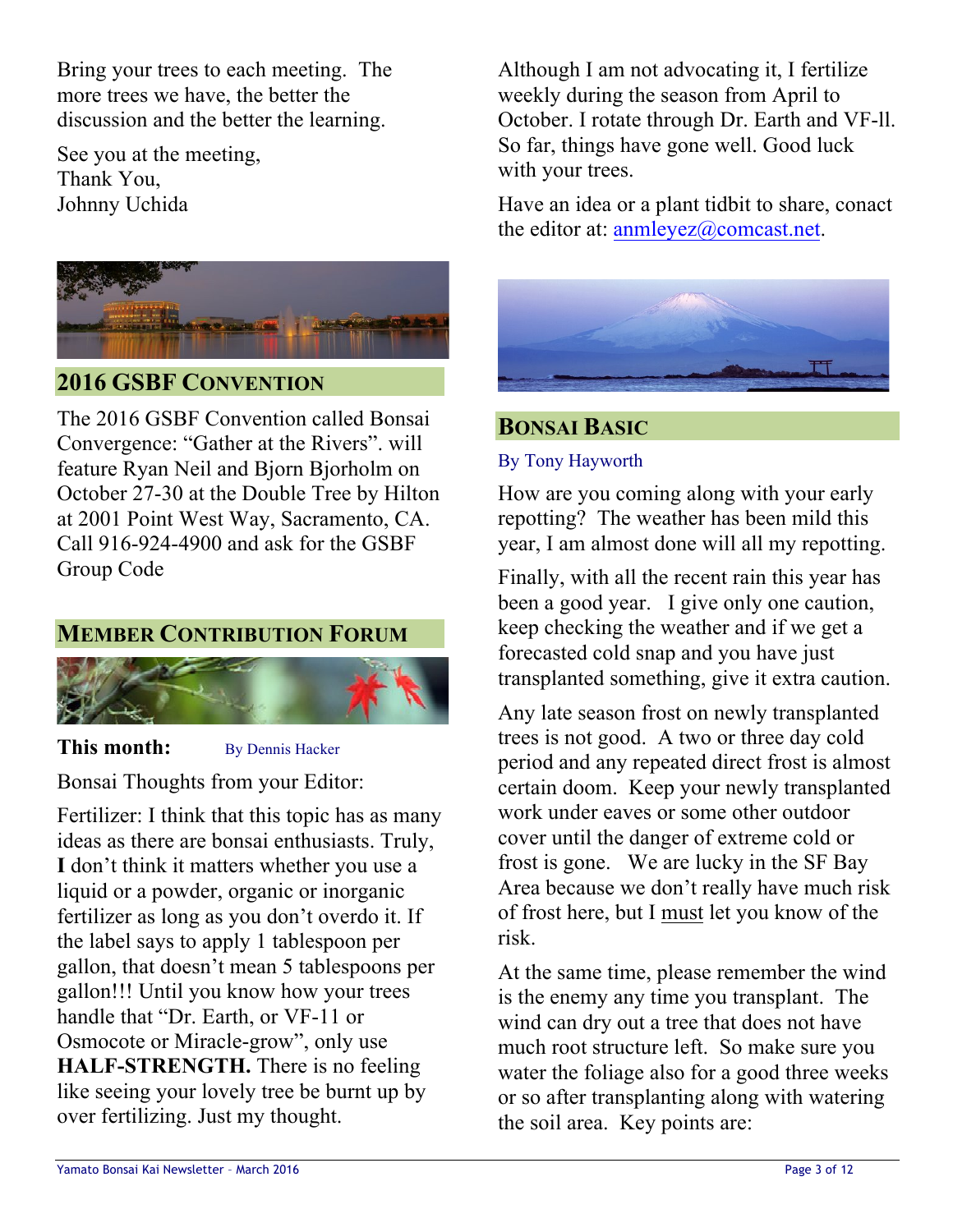- Always error on the side of caution and protect your early transplant work from wind and the possibility of a direct overhead frost through the end of March.
- Make sure anything that you do in the way of transplanting gets some early sun each day and is not stuck away somewhere in full shade.

When you repot pay attention to the rules of each bonsai style, particularly where to position the trunk in the pot and where the finished apex ends up in your completed work. In my earlier days, I was concentrating so much on the roots and the soil conditions that I lost track of the rest of the balance of the piece. In many cases I ended up with the trunk of the tree right in the middle of the pot! This is NOT where the trunk should be positioned. (*Yes there are exceptions, but that is not the point*). Key points are:

- The tree's trunk should be placed either to the left or right of the center and slightly to the back of the pot. The apex or crown should lean slightly forward.
- Check that the tree is not planted too low in the pot or too high in the pot. These general rules are not for group plantings as you can imagine.

Note: I am also thinking of finished bonsai and not pre-bonsai or items in growing pot conditions. These instructions are for your show-ready bonsai. If you feel like planting your trees in oversized pots to encourage development, etc… go for it, I do a lot of this.

Over time you will pot and re-pot a tree several times. During each of these operations it is not like the initial transplanting of a nursery stock tree into a

first pre-bonsai state. Please know the difference. (*Ask me if this is not clear*.)

For fully mature pines for example, you need to show off the surface roots and slightly raise the placement of the roots in the pot each time. Seeing these surface roots as they connect to the trunk is very desirable and they should radiate from the trunk in all directions. You cannot wait until a finished bonsai state to work on this. You must start early, and at your initial transplanting from nursery stock to pre-bonsai, handle the placement of the available roots properly to achieve a great bonsai. Don't neglect this aspect; do some research into this topic. Remember: As early as you can, get the roots as flat as you can.

In bonsai you are working towards a great "tachiagare". **Tachiagare** is the area of the bonsai where the roots (nebari) attach themselves to the trunk and extending up to the first branch. This is tachiagare. What happens in this area, in the way of definition and development, is often the essence of the difference between a good tree and a great bonsai.

### **FROM OUR VICE-PRESIDENT**

### **Hello all Yamato members:**

For those of you that missed our last club meeting I want to remind you on two things that were discussed:

~~~~~~~~~~~~~~~~~~~~~~~~~~~~~~~~~~~~~~~~~

First: As most of you know Sensei had been showing trees at the San Francisco Cherry Blossom Festival for many years-about 40! For the past 2 years I have taken over that project from him, at his request. We have been asked to assist in the Bonsai display again this year. The exhibit will be April  $16<sup>th</sup>$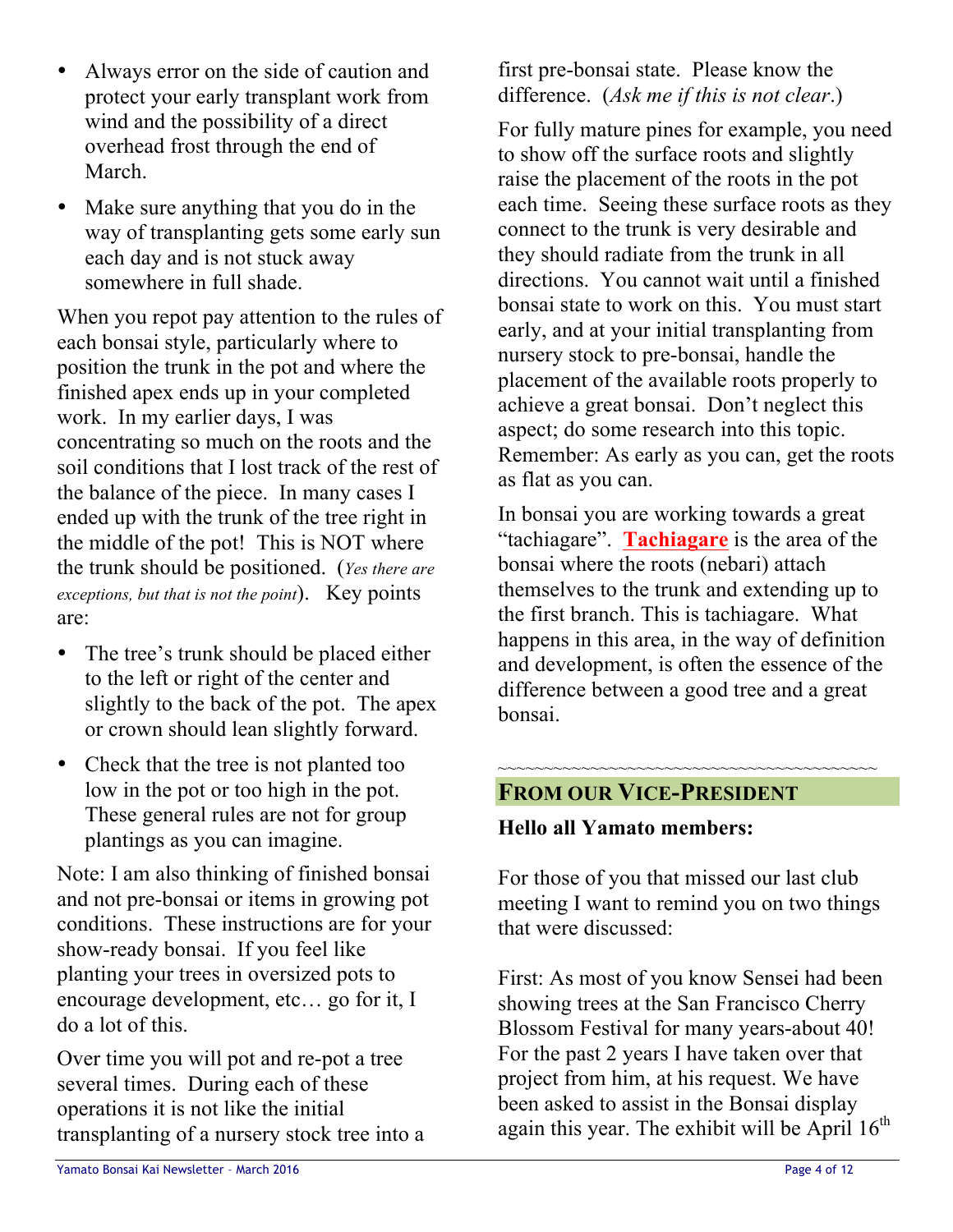and  $17<sup>th</sup>$  of this year. There are 3 other clubs who will also exhibit. We have been asked to bring 10-14 trees depending on there size. If you would like to help us out with a show tree we would appreciate it.

We also need members to be at the show each day. No one is expected to be there all day, a few hours is all we need. There is a lot to do at the Festival: Food, Taiko Drummers, a parade, Japanese dance and many vendor exhibits. The bonsai exhibit is open 10-5 each day. Setup will be at 8am on Saturday April  $16<sup>th</sup>$  if anyone can help. We need 4-6 people. It takes about 2 hours to setup. Tear down on Sunday takes about 45 minutes. Parking is available in the garage if you arrive early.

If you can help us with a tree and/or be at the show or just have a question, please call or email me. My email address and cell number is mbutler639@sbcglobal.net and 510-917-3592.

Second: I have been asked to look into new shirts, hoodies, jackets and Hapi coats for Yamato Bonsai Kai. I would like have input from members. Dennis Hawkins is attempting to locate a supplier for our Hapi coats. In the past we have had baseball caps, jackets, aprons, sweatshirts, t-shirts and polo shirts. I will be obtaining costs for the above items by the March meeting. The cost of changing our club logo appears to be rather expensive so that will probably stay the same. We also need input on the color for the items we purchase. We will have the new items available before our October show. Let me know what you think. Thank you, Mike Butler

~~~~~~~~~~~~~~~~~~~~~~~~~~~~~~~~~~~~~~~~~

### **BONSAI TIP:**

This month, you need to be prepared to transplant and to prepare for the new spring growth period. Between now and June is the most active period for transplanting. Have enough soil material handy so if you decide to transplant something that is not already on your list, you can react quickly.

If you want to prevent your flowering and fruiting bonsai from losing too much of its growing strength, then after about 80% of the buds have bloomed, you can remove all spent flowers and buds that have not bloomed. The energy will now be directed into supporting new growth. For the fruit trees, you can leave some of the blossoms on to form the fruit for decorative and viewing pleasure later. If new growth starts to get too long, be careful not to trim back too soon. Make sure the growth is firm and strong before you go cutting back or your pruning may cause the whole area to die back.

As trees wake up and start to grow you must have your fertilizer schedule understood, supplies on hand and ready to go. I know some of you have so many trees that it might take you a week to get them all fertilized! I trust you have the time?!

Remember… keep you eye on Bonsai.

~~~~~~~~~~~~~~~~~~~~~~~~~~~~~~~~~~~~~~~~~

See you at the next club meeting.

*Email* bonsaicho@comcast.net *Phone* 510-289-5731 *evenings*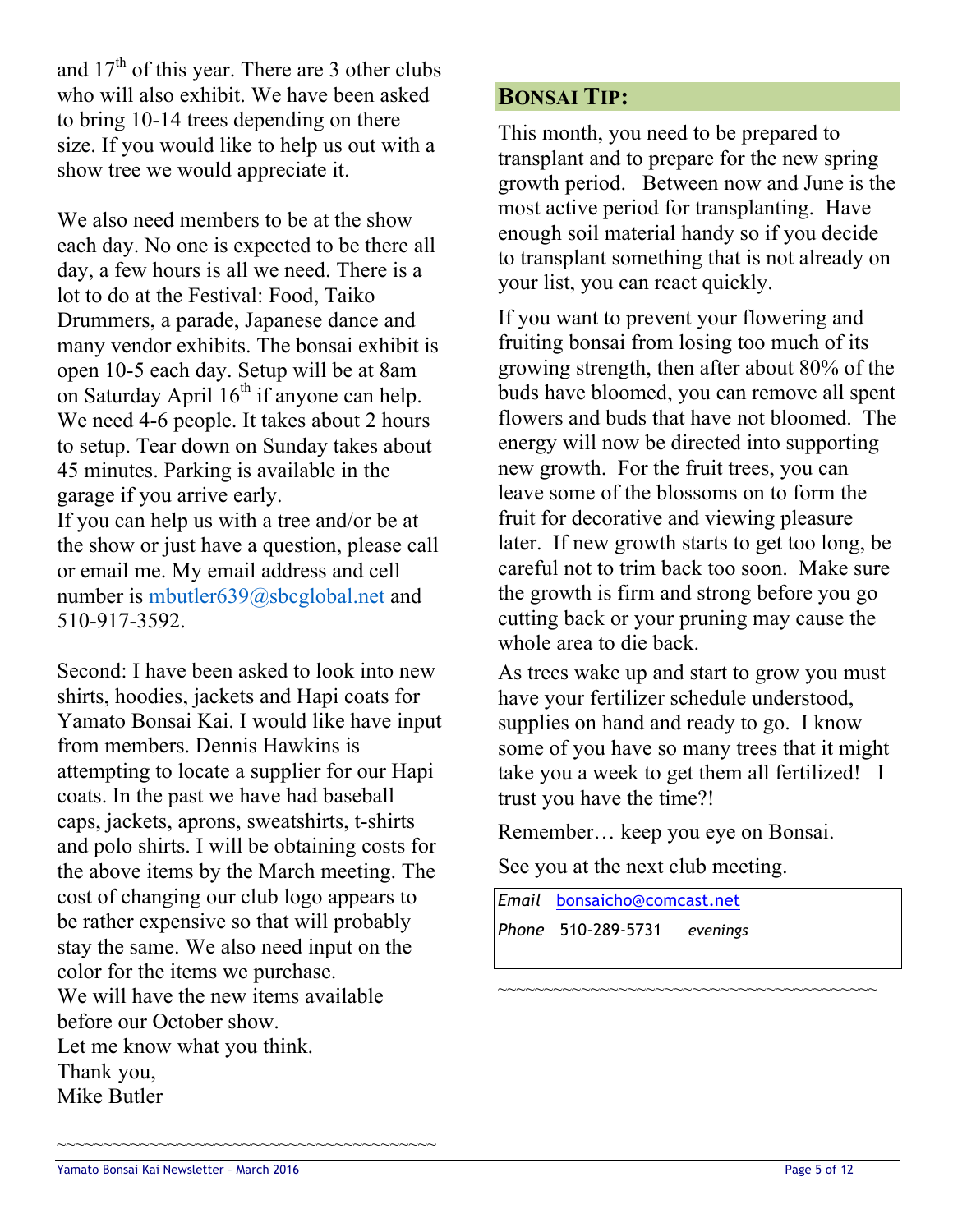### **ABOUT THE YAMATO BONSAI CLUB**

The Yamato Bonsai Club has a long and distinguished history in the Bay Area. In 1968, the club was founded with six members including its first Sensei, Mr. Jimmy Inadomi from the Castro Valley area. Its second sensei was Mr. Juzaburo Furuzawa. Since 1976, the Yamato Bonsai Club has been under the guidance of Sensei John Uchida of Hayward.

The Yamato Bonsai Club meets each month at the Eden Japanese Community Center, in San Lorenzo, on the third Tuesday at 07:30 PM.

### **REFRESHMENTS**

The club will have coffee at each meeting. We ask for member volunteers to supply the treats. Below is the list for this year with open positions. Please contact Sandy Barron or Tony Hayworth to add your name to the list.

The club would like a minimum of 3 volunteers each month to bring goodies and snacks of some kind. Thank you.

| <b>January</b>   | May               | <b>September</b> |
|------------------|-------------------|------------------|
| • Mike Glenda    | • Emiko Rosenberg | • Karen Paulos   |
| Donna Eoff       | • open            | • open           |
| • Diana Wong     | • open            | • open           |
| <b>February</b>  | June              | <b>October</b>   |
| • Carol Campbell | • open            | • Carol CAmpbell |
| • Gerry Bundy    | • open            | • open           |
|                  | • open            | • open           |
| March            | July              | <b>November</b>  |
| • Howard Correa  | • open            | • Dennis Hacker  |
| • Brad Sheldon   | • open            | • open           |
|                  | • open            | • open           |
| <b>April</b>     | <b>August</b>     | <b>December</b>  |
| • Gerry Bundy    | • open            | • Sandy Barron   |
| • Carol Campbell | • open            | • open           |
| open             | • open            | • open           |

### **CELEBRATIONS THIS MONTH:**

### A very **Happy Birthday** to:

| March $3rd$            | Maria Sargent       |
|------------------------|---------------------|
| March 14 <sup>th</sup> | James Hall          |
| March $16th$           | Donna Eoff          |
| March 24 <sup>th</sup> | Tom Walker          |
| March $30th$           | <b>Brad Sheldon</b> |

### **Happy Anniversary this month to:**

March  $4^{\text{th}}$  Gerry & Paulette Bundy March  $14<sup>th</sup>$  Dennis & MaryEllen Hawkins

### **CONTACT US**

If you need to mail anything to the club in general, please send to:

mmmmmmmm

**YAMATO BONSAI KAI P. O. Box 770 Union City, CA 94587-0770**

The editor would like to thatk the following for their input to this month's newsletter: Sensei Uchida, Tony Hayworth, Mike Butler and Mike Baker. If there is anything you would like to contribute or comment on regarding the newsletter, contact Dennis Hacker at: anmleyez@comcast.net

*If you have moved, or changed your email address, please notify Yamato Bonsai Kai, so that we may update our contact and mailing list information. Thank you.*

### **BOARD MEETINGS**

The Club's Board meeting's are held via Skype. The next board meeting will April  $7<sup>th</sup>$ at 7 P.M.. If you have any business for the Board, please let a Board member know in advance.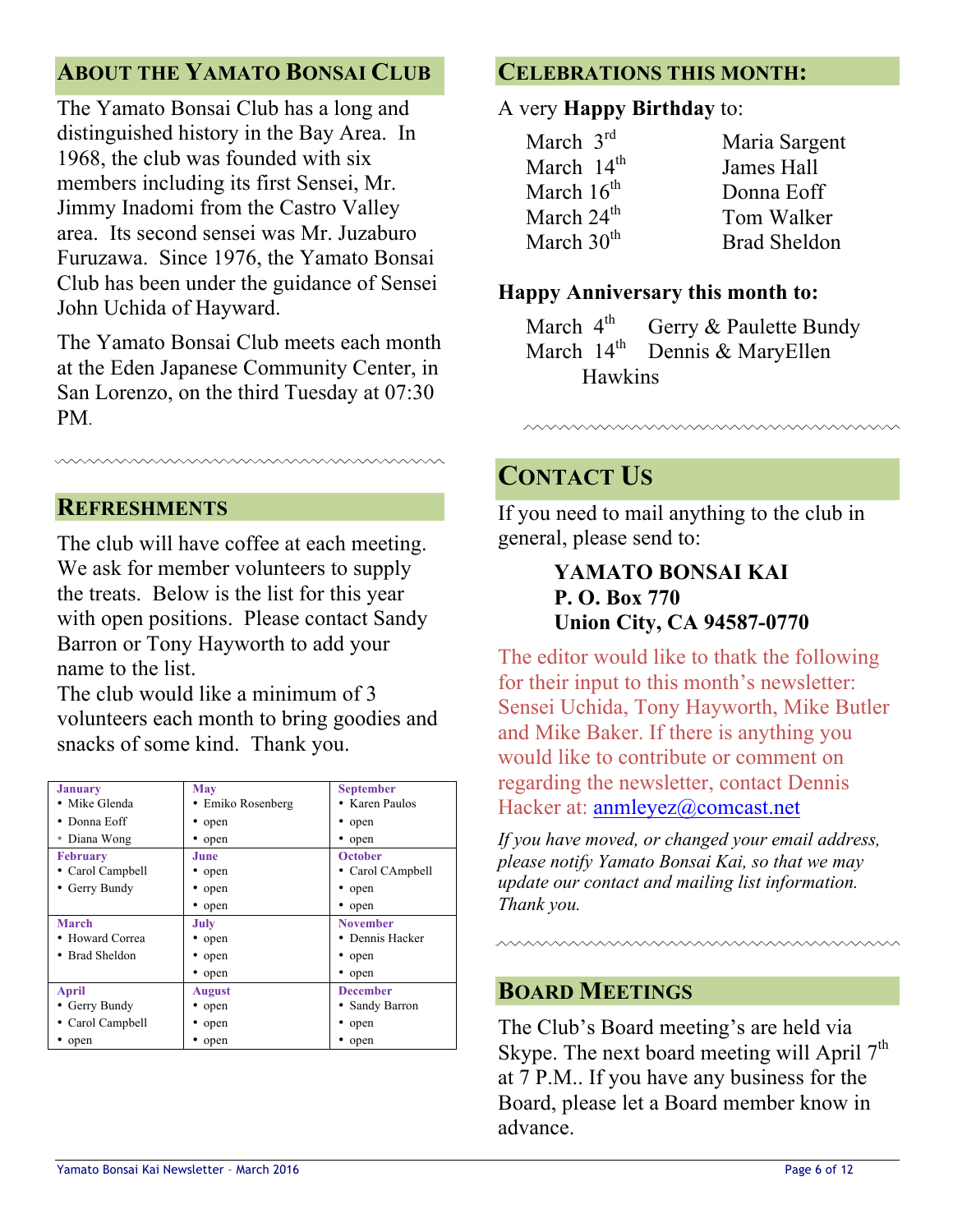## **YAMATO BONSAI KAI – 2016 BOARD**

| <b>President</b>        | <b>Tony Hayworth</b>  | 510-289-5731 |
|-------------------------|-----------------------|--------------|
| <b>Vice President</b>   | <b>Mike Butler</b>    | 510-917-3592 |
| <b>Secretary</b>        | <b>Dennis Hacker</b>  | 510-685-7273 |
| <b>Treasurer</b>        | <b>Dave Barron</b>    | 510-456-6799 |
| <b>Director</b> 2015/16 | <b>Karen Paulos</b>   | 510-410-5782 |
| <b>Director</b> 2016/17 | <b>Casey Campbell</b> | 925-827-9681 |
| <b>Advisor</b>          | <b>Jack Ellis</b>     | 925-455-5429 |

### **ANNUAL COMMITTEES NOW FORMING**

### By Jack Ellis

The Yamato Bonsai Kai Annual Fall Show & Exhibition is planned for Saturday and Sunday October 15 and 16 2016. This event will be the  $45<sup>th</sup>$ annual show event for the Yamato Bonsai Club.

Committees for show planning and the event weekend are now forming and the show Chairpersons are Mike Butler and Tony Hayworth.

Please think about how you would like help and assist this year and let Mike or Tony know.

Below is an outline of the various committees. This will give you an idea of what it takes to put on the show each year.

#### **Committees**

#### **Show Chairperson**

- Overall coordinator for the Fall Show.
- Hall Arrangements
- Transportation Management (storage & tree pickup/return)
- Setup and Take Down

#### **Committees**

#### **Vendors**

- Vendor Arrangement & Relationships
- Contact and secure Vendors wishing to participate.
- Confirm Vendor counts and table counts & length details; feed information to chairman, setup and room layout committee chairs.
- Communicates details of Vendors at committee meetings and as necessary to show chairman.

#### **Advertising**

- Create an Advertisement Strategy and execute it.
- Plan and financial commitment must be approved by the Show Chairman and the Board.

#### **Front Desk**

Provides for "Front Door" logistics.

- greeting, literature handouts
- tickets for demo tree; consolation prize
- tickets for "tin can" raffle
- security

#### **Hospitality**

Plan and run the Yamato kitchen and hospitably room.

- kitchen & serving room
- Signup sheet begin at the August meeting;
- Sunday Plan hospitality room is for club members and their invited guests. General public is not invited.
- Communicate to members their role in providing "something" for Sunday and wherever they would like to contribute.
- Cash donations are also accepted for those that have no time in this regard.

#### **Yamato Plant Sales**

Setup and run the annual Yamato Plant Sales event.

- Need a core team of helpers and a schedule for manning the tables each day.
- Need at least three persons active in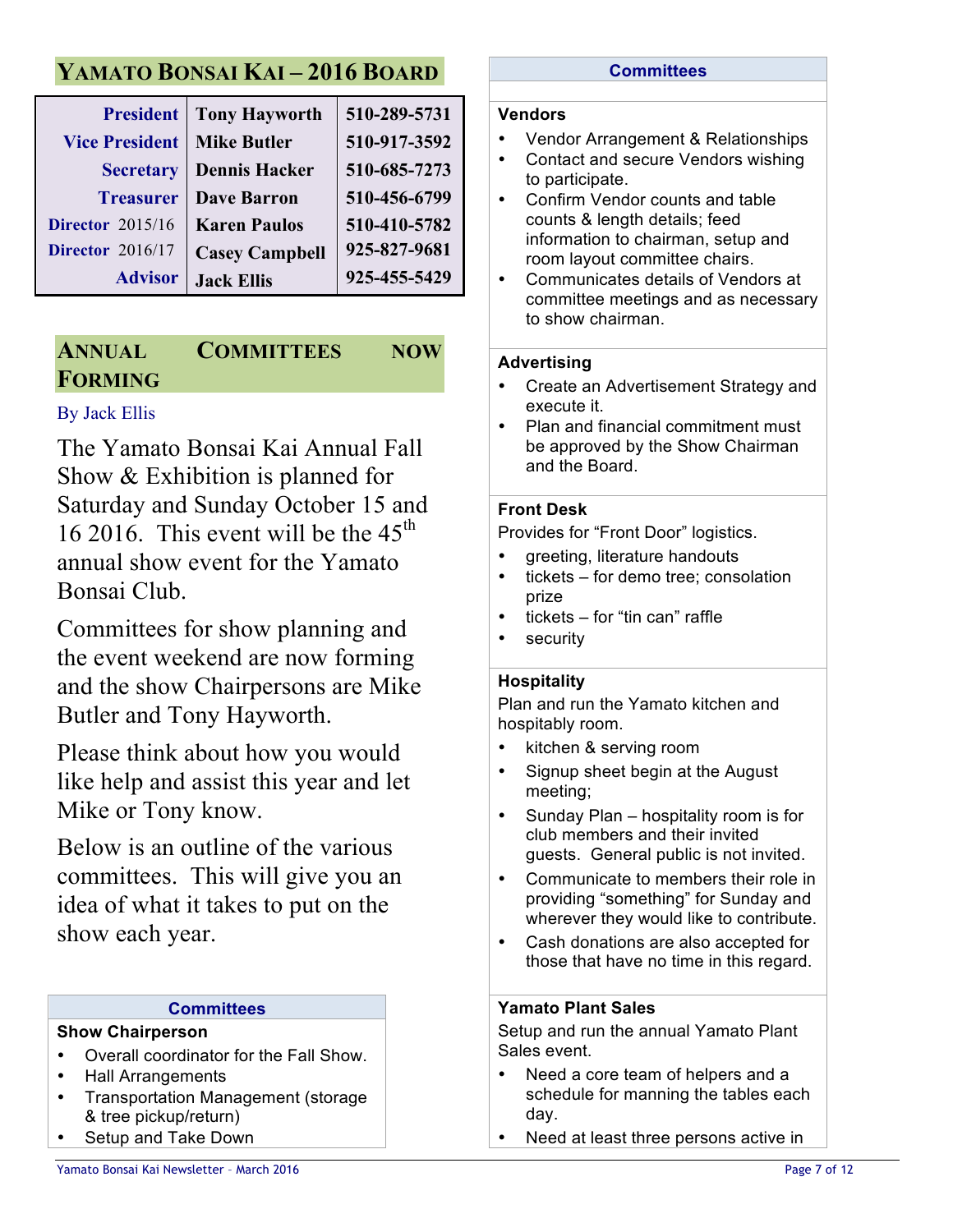#### **Committees**

this area at all times.

- Club members are invited to bring in trees and other bonsai related items for sale. Member/owner get 80 percent of the sale, the club general fund receives 20 percent.
- All trees must be tagged and a log provided before the trees can be accepted into the sales area.

#### **Demo**

(Saturday & Sunday)

#### **"Tin Can" Raffle Prize Procurement & Execution**

- pre-organize & solicit materials
- organize and or collect materials
- Plan detail about actual event (year over year)
- Provide status to Board about committee progress and or obstacles.
- Item set up & administration at Show

#### **Doctor Bonsai**

- provide a general bonsai triage/help function as assistance to patrons who have purchased a tree from plant sales or have brought a tree from home.
- organize the format and support functions for this event at the annual exhibition
- makes schedule and gets volunteers
- provide status to Board about committee progress and or obstacles.

#### **Consolation Prize**

• organize consolation prizes for give-away after demo each day)



### **GSBF CALENDAR OF EVENTS**

For a complete list, please refer to the Golden State Bonsai Federation **Calendar of Events** at: http://www.gsbf-bonsai.org/events/ or go to the Kai's website: http://www.yamatobonsai.org

#### **January 1 – April 24, 2016 Oakland, California**

**California Suiseki Society and San Francisco Suiseki Kai**: are featured with the work of sculptor Jedediah Caesar at Unearthed: Found + Made, a new exhibition at the Oakland Museum of California, 1000 Oak Street. The Suiseki, all found in California, share a process with Caesar who imitates geological processes in making his sculptures, sometimes encasing found objects from the urban environment in clear or colored resin. For further information go to http://museumca.org/exhibit/unearthedfound-made

#### **March 12 – 13, 2016, Oakland, California Bay Area**

**Bonsai Associates (BABA): 35th Annual Bonsai Exhibition** at the Lakeside Garden Center at Lake Merritt, 666 Bellevue Avenue. Show hours are Saturday 5:00 – 9:00 PM with light dinner, and Sunday 10:00 AM – 4:00 PM. Demonstration by Mr. David De Groot, award winning bonsai artist and author, who has been involved in bonsai since 1972. Mr. De Groot served for 25 years as curator of the Pacific Rim Bonsai Collection/Pacific Bonsai Museum in Federal Way, Washington. Demonstration starts at 6:30 PM, Saturday, followed by a raffle of the demonstration tree. Continuous plant sale including bonsai pots, tools, soil, wire, and more, both days. Admission is free. Public parking available. For more information, please contact Bob Gould at 925-935- 1914.

**March 16 – 20, 2016, San Mateo, California Bonsai Society of San Francisco**: Annual Bonsai Exhibit at the San Francisco Flower and Garden Show, San Mateo County Event Center, 1346 Saratoga Drive. Show hours are Wednesday – Saturday 10 AM – 7 PM and Sunday 10 AM – 6 PM. There will be trees for sale and demonstrations. For more information about the club, visit www.bssf.org, and for the Flower and Garden Show, including ticket information, visit http://sfgardenshow.com.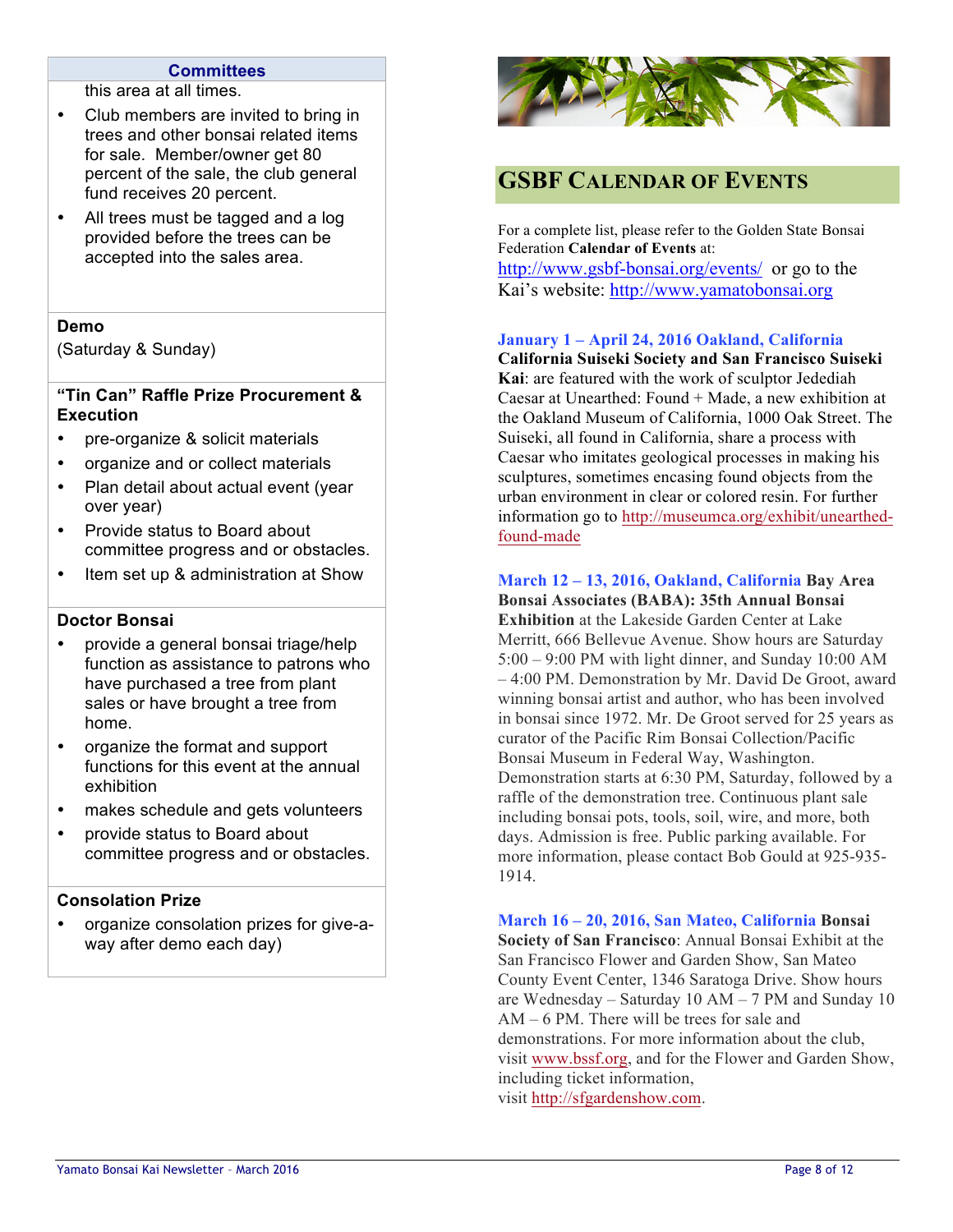**Apr. 2 – 3, 2016, Santa Cruz, California Santa Cruz Bonsai Kai: 28th Annual Show** at the Museum of Art & History, 705 Front Street, 10 AM – 5 PM both days with demonstrations at 2 PM. Saturday's demonstrator is Mike Pistello and Sunday's will be Katsumi Kinoshita. Raffle drawing for demonstration tree and trees especially prepared by club members are part of the raffle each day. Sales area will include quality vendor and member trees, pots, and other related bonsai items both days. Fresh items will be in the vendor area on Sunday. Admission price of \$5.00 to the Museum includes entry to bonsai show/demo and complementary coffee, tea and cookies. For more information contact Ed Lambing at edinbonnydoon@comcast.net.

#### **April 2 – 3, 2016, Sacramento, California**

**Bonsai Sekiyu Kai**: Annual show will be held at the Sacramento Buddhist Church, 2401 Riverside Blvd. Hours are: Saturday 11 AM – 5 PM and Sunday 10 AM – 4 PM with demonstration at 1 PM both days by Yuzo Maruyama. Amenities include refreshments, light snacks, door prizes, raffles and a silent auction. Member and vendor sales of plants and bonsai-related items will also be available. For more information contact Bonsai Sekiyu Kai at bonsaisekiyukai@gmail.com

#### **April 9 – 10, 2016, Sacramento, California**

**American Bonsai Association, Sacramento**: 57th Annual Bonsai Show at the Shepard Garden and Arts Center, 3330 McKinley Blvd. Show hours are Saturday  $10 AM - 5 PM$  and Sunday  $10 AM - 4 PM$ , with demonstration each day at 1:30 PM by American bonsai artist, Peter Tea. Beginner's workshop Sunday, 10 AM; daily raffle includes the demonstration tree; large vendor and member sales area. For more information, contact Renee Seely (916) 929- 2106, breadcrust@comcast.net or visit our website http://abasbonsai.org.

#### **April 9 & 10, 2016, Phoenix, AZ**

**The Phoenix Bonsai Society will be holding its 53rd Anniversary Bonsai Show** on April 9 & 10, 2016, from 9:00 AM to 6:00 PM both Saturday and Sunday. The event is free to the public. The show will be opened Saturday morning by a traditional Buddhist Blessing, opening the Valley Garden Center doors to over 50 examples of bonsai trees, as well as viewing stones known as Suiseki, and companion plants known as Kusamono. This year's show will also feature a Bonsai Pot Competition sponsored by the Phoenix Clay Society, a 40+ year old ceramics club based in Phoenix. Phoenix Bonsai Society (PBS, 1962) events, unless otherwise stated, are held at the Valley Garden Center,

1809 N. 15th Ave., one block north of West McDowell Rd. Visitors are always welcome at no charge or obligation.The Phoenix Bonsai Society is entering it's 53rd year and is one of the oldest bonsai societies outside of Japan. For more information please visit our web site at www.phoenixbonsai.com and on Facebook.

**April 9 – 10, 2016, Chico, California** Chico Bonsai Society: Annual Show at 500 Vallombrosa Ave. Show hours are:  $10 AM - 5 PM$  Saturday and  $9 - 4 PM$  Sunday. For more information please visit http://www.chicobonsaisociety.com or contact Pat Gilmore: gilappl@gmail.com

**April 23 – 24, 2016, San Diego, California San Diego Bonsai Club**: Spring Bonsai Exhibition at the Casa Del Prado, Room 101, Balboa Park. Show hours are 10 AM – 5 PM both days with demonstrations at 11 AM and 1 PM. Free admission. Bonsai pots and trees for sale, as well as other bonsai-related items. For more information visit www.sandiegobonsai.com or contact Janice Hale.

#### **April 24, 2016, Watsonville, California**

**Watsonville Bonsai Club: 43rd Annual Bonsai Exhibit** held at the Watsonville Buddhist Temple, 423 Bridge St., Watsonville, California. Over 50 outstanding bonsai, large and small, young and old, will be on display from 10 AM – 4 PM, with a demonstration by award winning Bonsai Master Katsumi Kinoshita at 1:30 PM. A raffle of bonsai items, plants and the demo tree will follow. Tea & cookies will be served. Plenty of parking for vehicles of all sizes; even for group outings. A vendor will be available to sate your plant appetite for bonsai or otherwise. For more information contact Don White at (831) 724-9283 or whiteslib@aol.com

#### **April 30 – May 1, 2016, Palo Alto, California**

**Kusamura Bonsai Club**: 56th Annual Show, Lucie Stern Community Center, 1305 Middlefield Road. Show hours are Saturday, Noon  $-5$  PM, and Sunday 11 AM  $-5$  PM with demonstrations at 1:30 PM each day. Free admission. Bonsai pots and trees for sale, as well as other bonsai-related items. For more information visit www.kusamurabonsai.org.

#### **May 7 & 8, 2016, Sacramento, California**

**Sacramento Bonsai Club**: 70th Annual Bonsai & Suiseki Show at the Buddhist Church of Sacramento, 2401 Riverside Blvd. Show hours are Noon – 5 PM on Saturday and 10 AM – 4 PM on Sunday with demonstration at 2 PM each day. Demonstration by the well-known bonsai artist Sam Adina, followed by the demo raffle and more prizes. Free Admission. For more information contact: Gary Judd (916) 622-8048.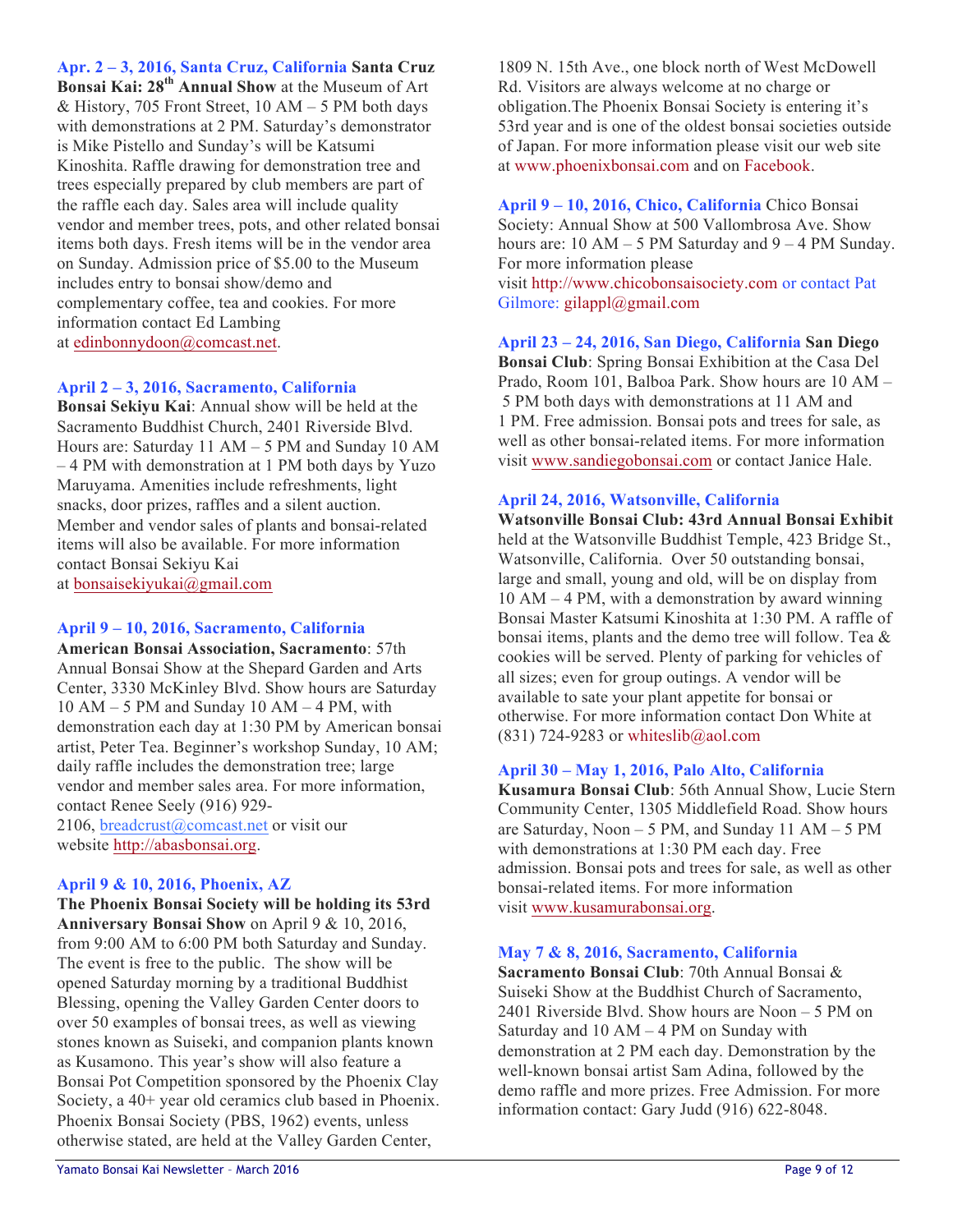**May 21-22, 2016, Santa Barbara, California Bonsai Club of Santa Barbara:** Annual Bonsai Exhibition at the Santa Barbara Botanic Garden, 1212 Mission Canyon Road. Hours are Saturday 11 AM – 4 PM and Sunday 10 AM – 4 PM. Demonstrations at 1 PM both days. Plant sale by the Club. Native plants suitable for bonsai in the Botanic Garden's nursery. Books and other gifts in the Garden Shop. For more information, contact Tom Post (805) 964-2717, email *tompostart@yahoo.com* or

visit *www.santabarbarbonsai.org .*

#### **May 21 – 22, 2016, Oakland, California**

**Bay Area Satsuki Aikokai (BASA):** 21st Annual Satsuki Azalea Bonsai Show at the Lakeside Garden Center, Lake Merritt, 666 Bellevue Avenue. Show hours are 10 AM – 5 PM Saturday and 11 AM – 4 PM Sunday with demonstration by Bonsai Master Artist Johnny Uchilda Saturday between 1 and 3 PM. Demonstration tree will be raffled. Sales area with beginner material and imported plants from Japan. Benefit drawing. Free admission. Public parking available. For more information, contact George Haas at gwhaas@comcast.net.

**May 28 – June 6, 2016, Japan** 45th Kanuma Satsuki Festival is being held at Kanuma City Kaboku Center, 2086-1 Moro, Kanuma, Tochigi, Japan. Show hours are 9 AM – 5 PM. Enjoy beautiful Satsuki Bonsai as well as other tree bonsais. New Satsuki varieties shown. Bonsai Pots available. Bonsai trimming demonstrations. Young Satsuki trees are also available. For more information visit: http://kaboku.jimdo.com/ or e-mail: tsanjo@kaboku.or.jp.

**June 4 and 5, 2016, San Mateo, California Sei Boku Bonsai Kai**: 33rd Annual Show at the San Mateo Garden Center. 605 Parkside Way (next to Beresford Park). Show hours are 10 AM to 4 PM both days, with demonstration by Dennis Makishima from Noon – 3 PM on Saturday (tree will be raffled off at the conclusion of demo). Sunday Dennis will lead an open view workshop from Noon – 3 PM. Large club member plant sale, vendors, door prizes and our always popular raffles. Admission is free. Dr. Bonsai will be available to offer styling and care tips. For more information

contact Marsha Mekisich at eclectic.gardener@yahoo.com.

#### **August 6 – 7, 2016 San Francisco, CA**

San Francisco Suiseki Kai: 35th Annual Suiseki Exhibit at the Union Bank Community Room, Japan Center, 1675 Post Street. Show hours are 10 AM – 5 PM Saturday and 11 AM – 5 PM Sunday. Show coincides with the 43rd annual Nihonmachi Street Fair, so come early and enjoy your day in San Francisco's historic Japantown. Suiseki and stone sales. For more information about our club, contact sfsuisekikai@gmail.com or visit http://sfsuisekikai.wordpress.com.

#### **August 20 – 21, 2016 Santa Rosa, California**

**Redwood Empire Bonsai Society (REBS):** 33rd Annual show at the Santa Rosa Veterans Memorial Building, 1351 Maple Avenue. Show hours are 10 AM to 5 PM on Saturday and 10 AM to 4 PM on Sunday with demonstration by Bonsai Master Artist Kathy Shaner from 1 to 3 PM both days. Demo trees will be raffled. See the largest bonsai exhibition. Large bonsai vendor and member sales. Exciting silent auctions or "buy it now". Free refreshments by the Bonsai café. Free admission and parking. For more information visit our websitewww.rebsbonsai.org or contact Bob Shimon at (707) 884-4126 or shimon@mcn.org.

#### **September 24 – 25, 2016, Penryn, California Sierra**

**Bonsai Club:** Annual Show at the Placer Buddhist Church, 3192 Boyington Road, in conjunction with the 52nd Annual Food Bazaar. Show hours are 11 AM – 5 PM Saturday and 11 AM – 4 PM Sunday. Bonsai demonstration will be held in the temple both days, along with other cultural events throughout the day. It is a yearly celebration for the whole family to enjoy. For more information, contact Lucy Sakaishi-Judd (916) 300- 8103

### **YAMATO CLASSIFIEDS**

*Notice*: if you want to advertise something in this space, please contact the Newsletter Editor or Board Member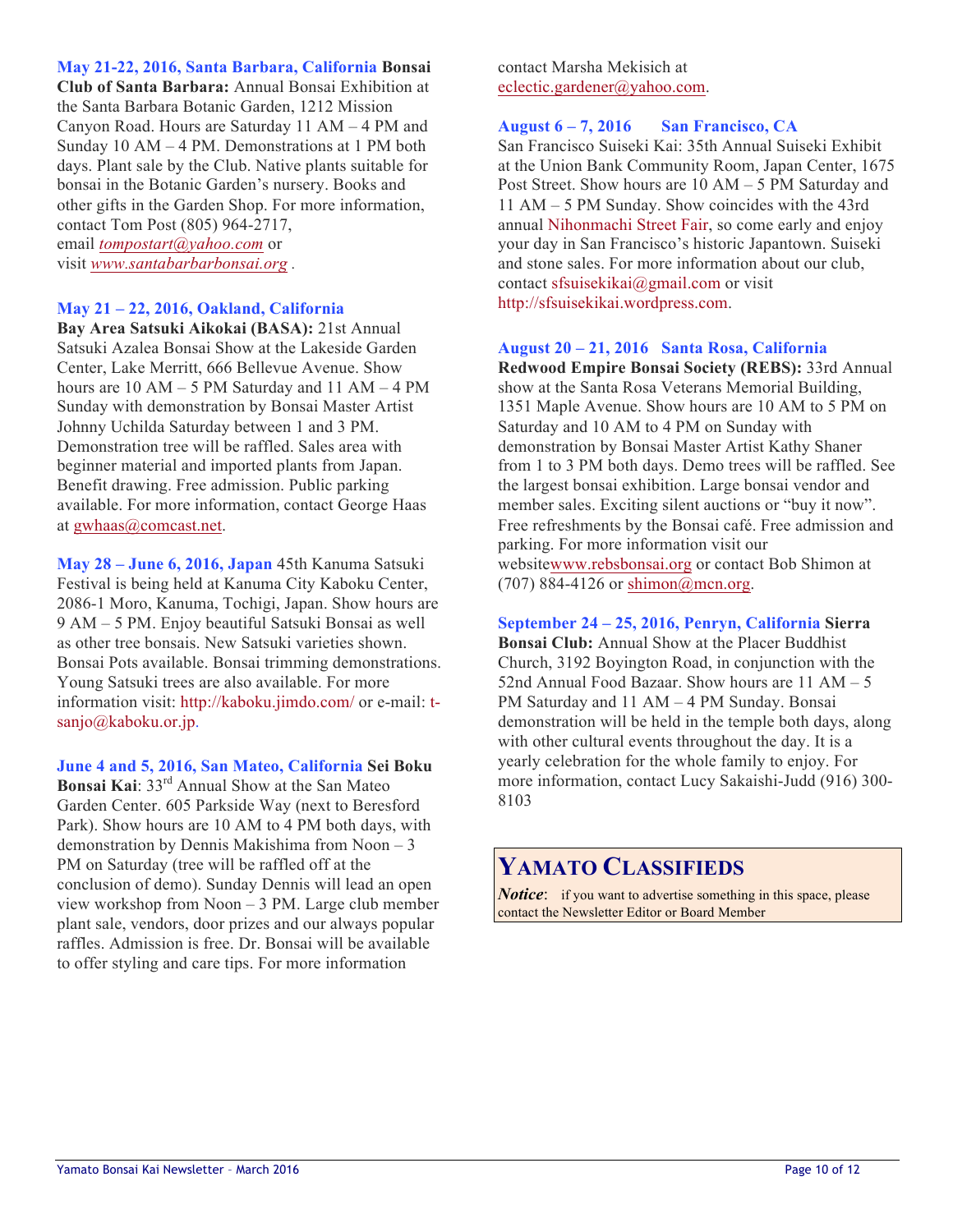# YAMATO BONSAI KAI – MEMBERSHIP REQUEST FORM –

### Membership Request Instructions

Enter appropriate information in the provided form. Return this request form and payment in person to the club Treasurer at the next club meeting or return by mail to:

#### **Yamato Bonsai Kai**

**P.O. Box 770** 

#### **Union City, CA 94587-0770**

To continue your membership and to receive the newsletter uninterrupted, please respond with this membership request form by 28 March.

Annual Membership: \$45 (same household)

Email = Required for Newsletter distribution

\*Address, Phone = is only required on New Requests or if you have changed your details in the last year

| Date of Request:     | (mm/dd/yr)                                                                             |
|----------------------|----------------------------------------------------------------------------------------|
| Membership Year:     | <b>20</b>                                                                              |
| <b>Request Type:</b> | [ ] Renewal [ ] New                                                                    |
| Email ID:            | (required to receive the club newsletter)                                              |
| First Name(s):       |                                                                                        |
| Last Name:           |                                                                                        |
| * Address:           |                                                                                        |
| * Phone:             |                                                                                        |
|                      | ** Birthday mm/dd: (optional - only for newsletter congratulatory message)             |
| ** Anniversary       | (optional - only for newsletter congratulatory message) Note: enter spouse name if not |
| mm/dd:               | entered above in membership request                                                    |

\*\*= Birthday & Anniversary = Optional. Used only for newsletter congratulatory announcement

Make checks payable to "Yamato Bonsai Kai".